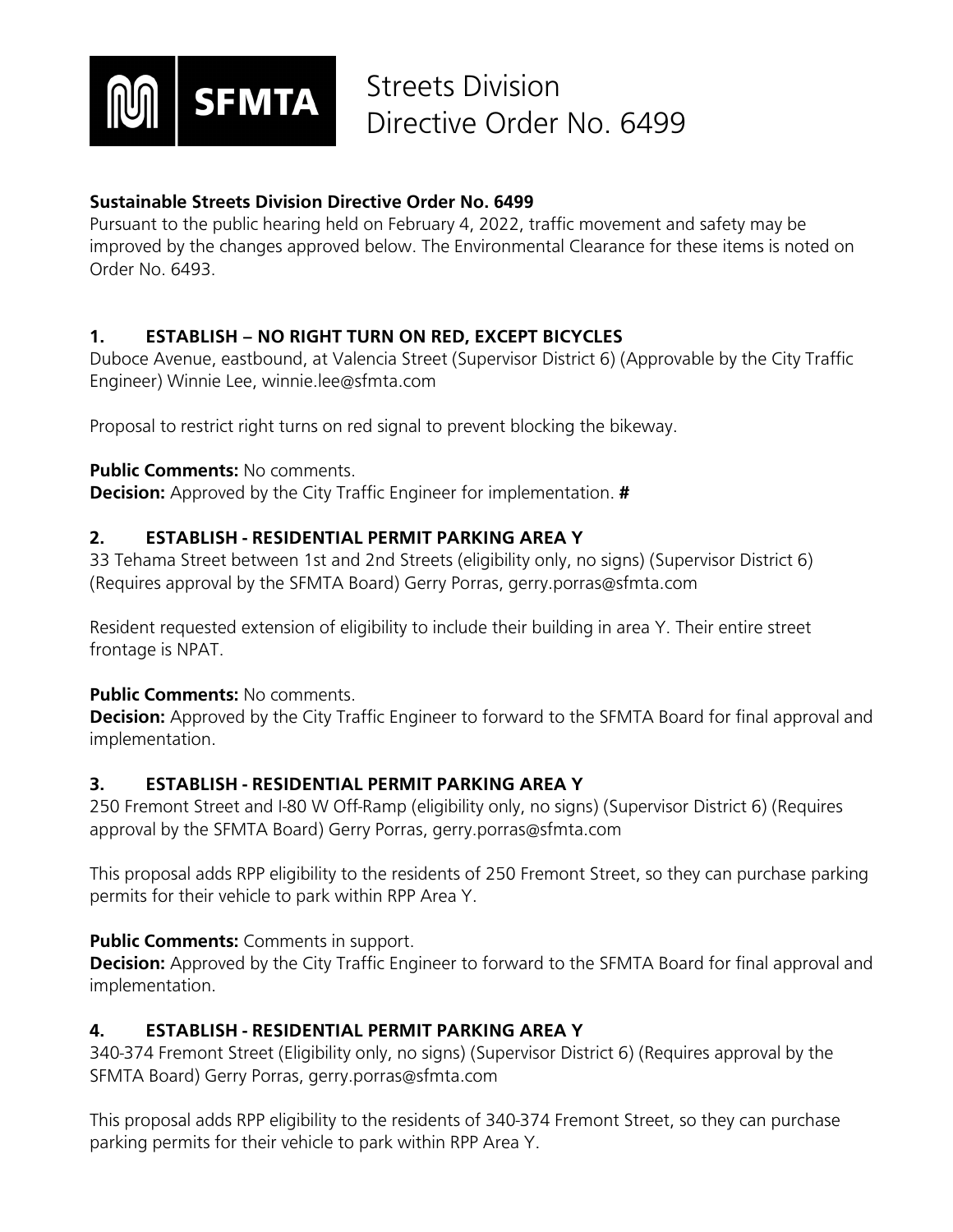

### **Public Comments:** No comments.

**Decision:** Approved by the City Traffic Engineer to forward to the SFMTA Board for final approval and implementation.

### **5. ESTABLISH - RESIDENTIAL PERMIT PARKING AREA C**

601 O'Farrell Street at Leavenworth Street (Eligibility only, no signs) (Supervisor District 6) (Requires approval by the SFMTA Board) Gerry Porras, gerry.porras@sfmta.com

This proposal adds RPP eligibility to the residents of 601 O'Farrell Street, so they can purchase parking permits for their vehicle to park within RPP Area C.

### **Public Comments: No comments.**

**Decision:** Approved by the City Traffic Engineer to forward to the SFMTA Board for final approval and implementation.

### **6. ESTABLISH - RESIDENTIAL PERMIT PARKING AREA U**

1400 Mission Street (Eligibility only, no signs) (Supervisor District 6) (Requires approval by the SFMTA Board) Gerry Porras, gerry.porras@sfmta.com

This proposal adds RPP eligibility to the residents of 1400 Mission Street, so they can purchase parking permits for their vehicle to park within RPP Area U.

**Public Comments:** Received emails in support prior to public hearing. Comments in support. **Decision:** Approved by the City Traffic Engineer to forward to the SFMTA Board for final approval and implementation.

## **7. ESTABLISH - RESIDENTIAL PERMIT PARKING AREA S**

1699 Market Street between Valencia Street, Gough Street, and McCoppin (Eligibility only, no signs) (Supervisor District 6) (Requires approval by the SFMTA Board) Gerry Porras, gerry.porras@sfmta.com

This proposal adds RPP eligibility to the residents of 1699 Market Street, so they can purchase parking permits for their vehicle to park within RPP Area S. This parcel has access through McCoppin Street which is planned to be meter-regulated in the future.

## **Public Comments:** No comments.

**Decision:** Approved by the City Traffic Engineer to forward to the SFMTA Board for final approval and implementation.

## **8. ESTABLISH - RESIDENTIAL PERMIT PARKING AREA J**

1754-1766 Haight Street (Eligibility only, no signs) (Supervisor District 5) (Requires approval by the SFMTA Board) Gerry Porras, gerry.porras@sfmta.com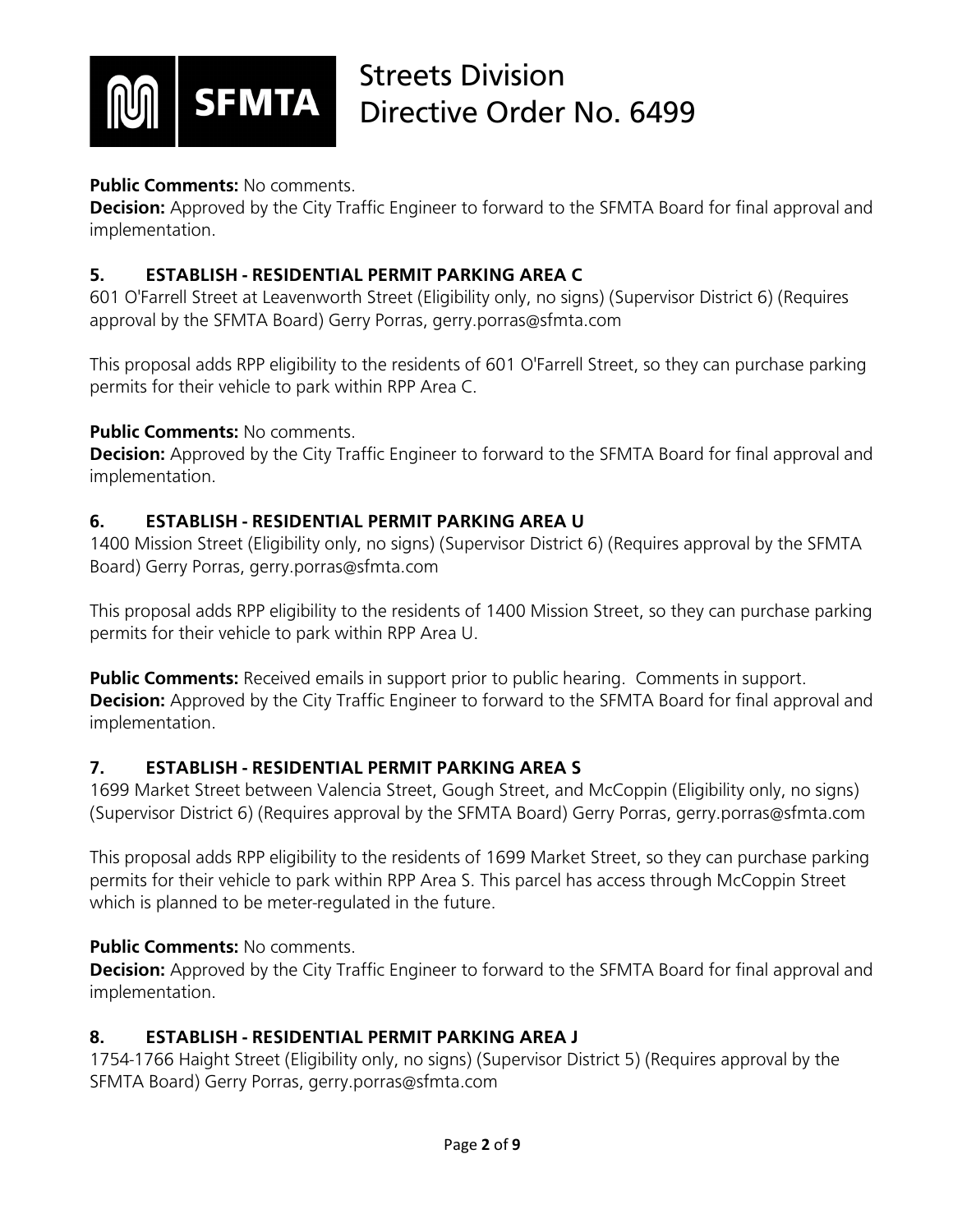

This proposal adds RPP eligibility to the residents of 1754-1766 Haight Street, so they can purchase parking permits for their vehicle to park within RPP Area J.

## **Public Comments: No comments.**

**Decision:** Approved by the City Traffic Engineer to forward to the SFMTA Board for final approval and implementation.

## **9. ESTABLISH - RESIDENTIAL PERMIT PARKING AREA G**

1968-1998 Post Street at the corner of Steiner Street (Eligibility only, no signs) (Supervisor District 5) (Requires approval by the SFMTA Board) Gerry Porras, gerry.porras@sfmta.com

This proposal adds RPP eligibility to the residents of 1968-1998 Post Street so they can purchase parking permits for their vehicle to park within RPP Area G.

## **Public Comments: No comments.**

**Decision:** Approved by the City Traffic Engineer to forward to the SFMTA Board for final approval and implementation.

## **10. ESTABLISH - RESIDENTIAL PERMIT PARKING AREA I**

2326 Mission Street between 19th and 20th Streets (Eligibility only, no signs) (Supervisor District 9) (Requires approval by the SFMTA Board) Gerry Porras, gerry.porras@sfmta.com

This proposal adds RPP eligibility to the residents of 2326 Mission Street, so they can purchase parking permits for their vehicle to park within RPP Area I.

## **Public Comments:** No comments.

**Decision:** Approved by the City Traffic Engineer to forward to the SFMTA Board for final approval and implementation.

## **11. ESTABLISH - RESIDENTIAL PERMIT PARKING AREA I**

3236 17th Street between Capp Street and South Van Ness Avenue (Eligibility only, no signs) (Supervisor District 9) (Requires approval by the SFMTA Board) Gerry Porras, gerry.porras@sfmta.com

This proposal adds RPP eligibility to the residents of 3236 17th Street, so they can purchase parking permits for their vehicle to park within RPP Area I.

## **Public Comments: No comments.**

**Decision:** Approved by the City Traffic Engineer to forward to the SFMTA Board for final approval and implementation.

## **12. ESTABLISH - RESIDENTIAL PERMIT PARKING AREA I**

3368 26th Street between Lilac Street and Capp Street (Eligibility only, no signs) (Supervisor District 9) (Requires approval by the SFMTA Board) Gerry Porras, gerry.porras@sfmta.com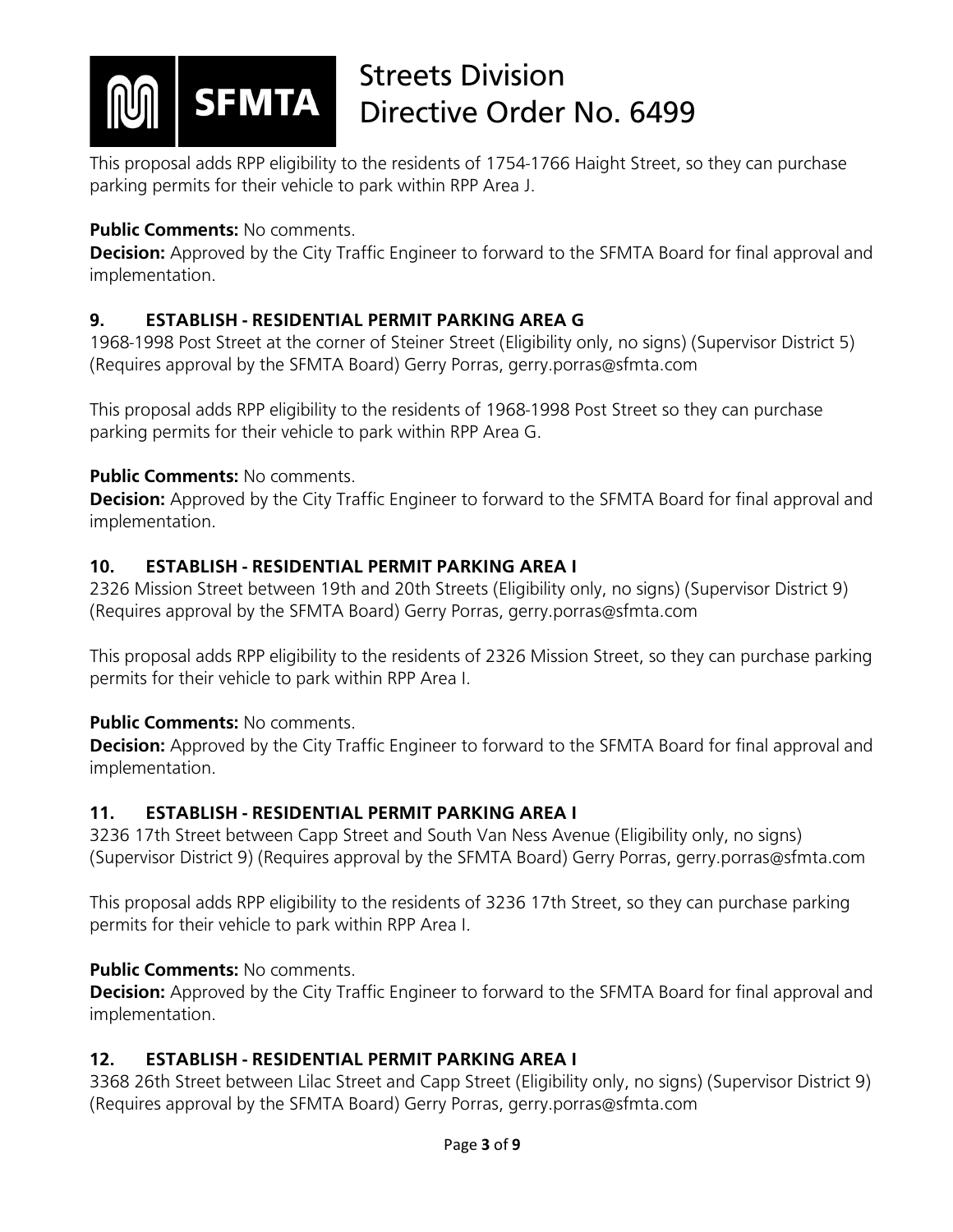

This proposal adds RPP eligibility to the residents of 3368 26th Street, so they can purchase parking permits for their vehicle to park within RPP Area I.

### **Public Comments: No comments.**

**Decision:** Approved by the City Traffic Engineer to forward to the SFMTA Board for final approval and implementation.

## **13. ESTABLISH - RESIDENTIAL PERMIT PARKING AREA N**

5029-5035 Geary Blvd between 14th and 15th Avenue (Eligibility only, no signs) (Supervisor District 1) (Requires approval by the SFMTA Board) Gerry Porras, gerry.porras@sfmta.com

This proposal adds RPP eligibility to the residents of 5029-5035 Geary Blvd, so they can purchase parking permits for their vehicle to park within RPP Area N.

#### **Public Comments:** No comments.

**Decision:** Approved by the City Traffic Engineer to forward to the SFMTA Board for final approval and implementation.

#### **14. ESTABLISH – RED ZONES**

- **A.** Sacramento Street, south side, from Laguna Street to 15 feet westerly
- **B.** Laguna Street, west side, from Sacramento Street to 7 feet northerly
- **C.** Laguna Street, east side, from Sacramento Street to 8 feet southerly
- **D.** Webster Street, east side, from Sacramento Street to 10 feet southerly

(Supervisor District 2) (Approvable by the City Traffic Engineer) Edward Tang, edward.tang@sfmta.com

Proposal to install red zones to improve pedestrian visibility.

## **Public Comments:** No comments.

**Decision:** Approved by the City Traffic Engineer for implementation. **#**

## **15(a). ESTABLISH – TOW-AWAY, NO STOPPING ANYTIME**

Lincoln Way, north side, from 240 feet east of 19th Avenue to 232 feet easterly (Requires approval by the SFMTA Board)

## **15(b). ESTABLISH – RED ZONE**

19th Avenue, east side, from 42 feet to 105 feet south of Lincoln Way (removes 3 parking spaces) (Supervisor District 4) (Approvable by the City Traffic Engineer) Kevin Shue, kevin.shue@sfmta.com

Parking removal on 19th Avenue will help facilitate northbound right turns from 19th Avenue to eastbound Lincoln Way.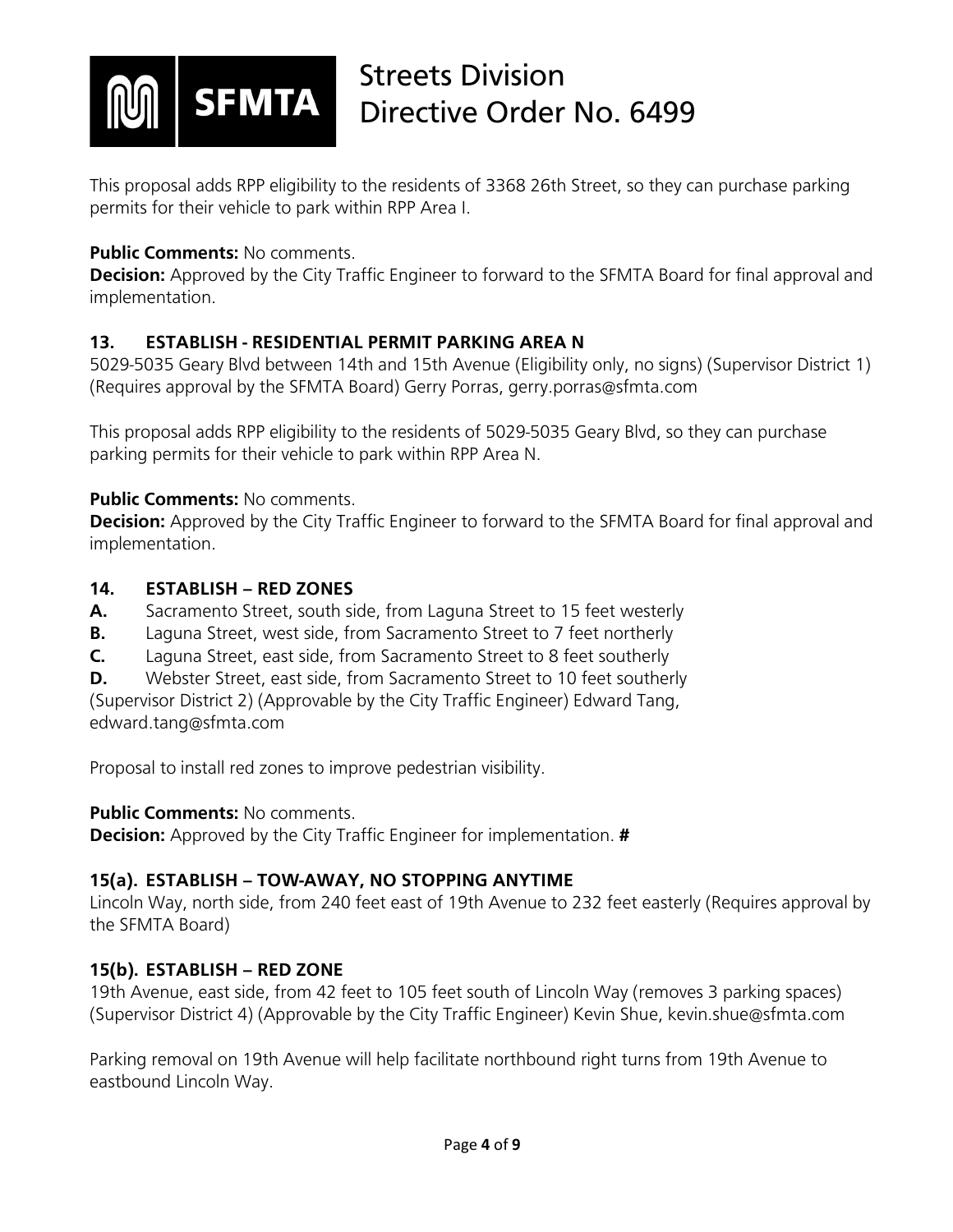

**Public Comments:** Comment in support of tow-away proposal. Suggestion to consider starting with a shorter red zone on 19<sup>th</sup> Avenue and extend as needed.

**Decision:** Item 15(b) approved by the City Traffic Engineer for implementation. Item 15(a) approved by the City Traffic Engineer to forward to the SFMTA Board for final approval and implementation.

### **16(a). ESTABLISH – RED ZONE RESCIND – BLUE ZONE**

McAllister Street, south side, from 11 feet to 52 feet west of Van Ness Avenue (extends existing red zone by 41 feet and removes two blue zones) (Approvable by the City Traffic Engineer)

## **16(b). ESTABLISH – TOW-AWAY, NO STOPPING ANYTIME**

McAllister Street, south side, from Gough Street to 75 feet westerly (removes 3 RPP parking spaces) (Requires approval by the SFMTA Board)

## **16(c). ESTABLISH – TOW-AWAY, NO STOPPING, 3 PM TO 7 PM, MONDAY THROUGH FRIDAY**

McAllister Street, north side from 53 feet to 73 feet east of Gough Street (extends existing part-time tow away by 20 feet) (Requires approval by the SFMTA Board)

## **16(d). ESTABLISH – TOW-AWAY, NO STOPPING, 7 AM TO 10 AM, MONDAY THROUGH FRIDAY**

McAllister Street, south side from 100 feet to 248 feet east of Gough Street (extends existing parttime tow away by 148 feet) (Supervisor District 6) (Requires approval by the SFMTA Board) Kevin Shue, kevin.shue@sfmta.com

Proposals to improve bus operation on McAllister between Gough and Van Ness.

**Public Comments:** Comment in support of tow-away proposals. Question raised about blue zone usage and suggestion to consider relocating blue zones to a nearby location mid-block adjacent to curb cut.

**Decision:** Item 16(a) approved by the City Traffic Engineer for implementation. Items 16(b), 16(c) and 16(d) approved by the City Traffic Engineer to forward to the SFMTA Board for final approval and implementation.

## **17(a). RESCIND – BUS ZONE**

Turk Boulevard, north side, from Roselyn Terrace to 105 feet easterly (Requires approval by the SFMTA Board)

## **17(b). ESTABLISH – BUS ZONE**

Turk Boulevard, north side from Roselyn Terrace to 105 feet westerly (Requires approval by the SFMTA Board)

## **17(c). ESTABLISH – NO PARKING ANYTIME**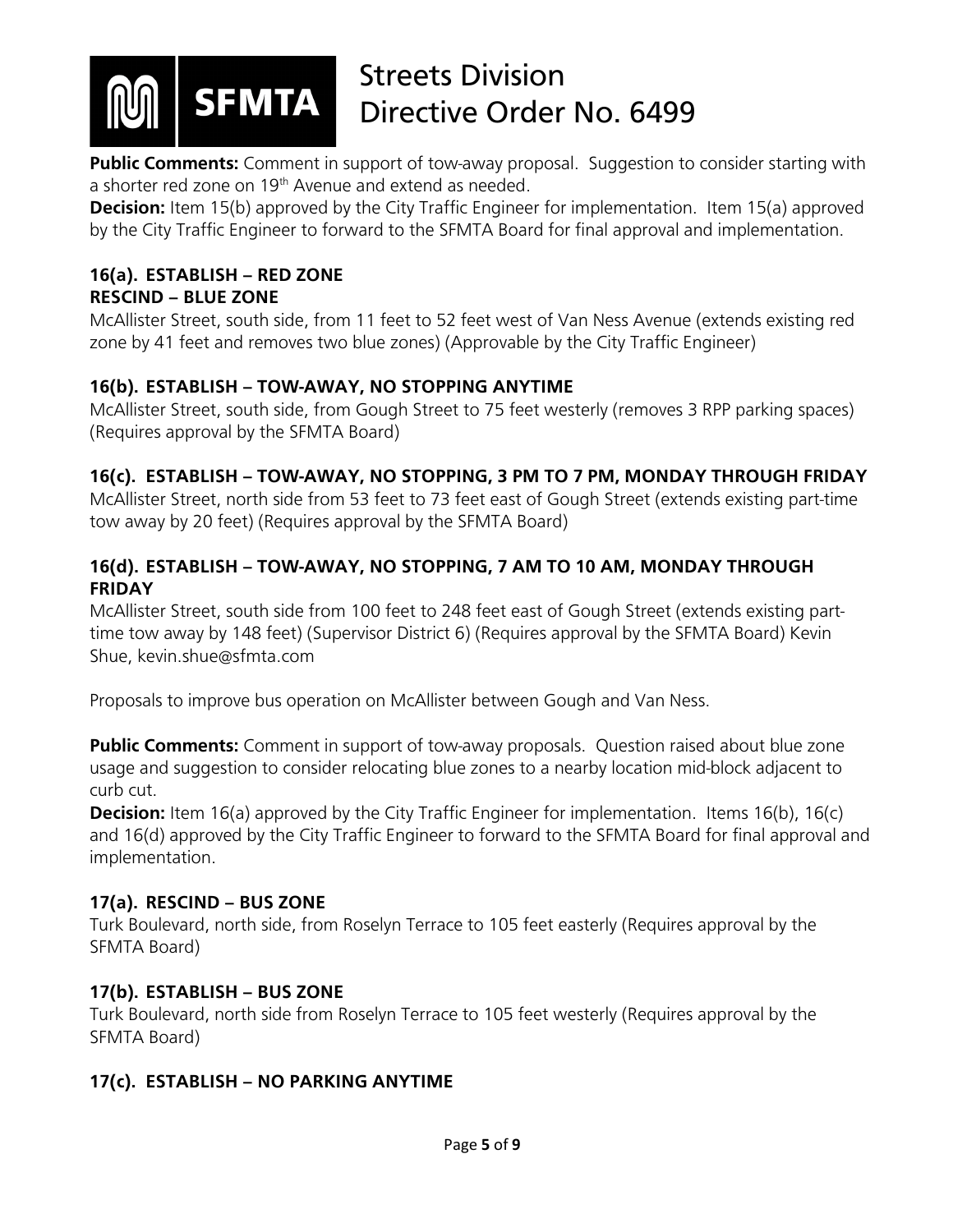

Turk Boulevard, north side, at Roselyn Terrace, from the western crosswalk to 35 feet easterly to the eastern crosswalk (Supervisor District 2) (Requires approval by the SFMTA Board) Kevin Shue, Kevin.Shue@sfmta.com

Proposal to relocate westbound bus zone far side of the intersection.

### **Public Comments:** Comment in support.

**Decision:** Approved by the City Traffic Engineer to forward to the SFMTA Board for final approval and implementation.

### **18(a). RESCIND – TOW-AWAY, NO STOPPING, 7 AM TO 9 AM AND 3 PM TO 7 PM MONDAY THROUGH FRIDAY**

Kearny Street, west side, from Sutter Street to Pine Street (removes the peak tow-away lane) (Requires approval by the SFMTA Board)

## **18(b). RESCIND – TOW-AWAY, NO STOPPING, 4 PM TO 6 PM, MONDAY THROUGH FRIDAY**

Post Street, north side, from Grant Avenue to 66 feet easterly (removes the peak tow-away lane) (Requires approval by the SFMTA Board)

### **18(c). RESCIND – TOW-AWAY, NO STOPPING ANYTIME**

Post Street, north side, from Kearny Street to 88 feet westerly (removes the left turn pocket) (Requires approval by the SFMTA Board)

## **18(d). RESCIND – LEFT LANE MUST TURN LEFT**

Kearny Street, northbound, at Sutter Street (removing legislation that was earlier legislated but never put into effect) (Approvable by the City Traffic Engineer)

## **18(e). RESCIND – YELLOW METERED LOADING ZONE, 9 AM TO 3 PM, MONDAY THROUGH FRIDAY**

### **ESTABLISH – YELLOW METERED LOADING ZONE, 7 AM TO 6 PM, MONDAY THROUGH FRIDAY**

- A. Kearny Street, west side, from 10 feet north of Geary Street to 5 feet south of Maiden Lane
- B. Kearny Street, west side, from 27 feet north of Maiden Lane to 10 feet south of Post Street
- C. Kearny Street, west side, from 47 feet to 91 feet north of Post Street
- D. Kearny Street, west side, from 8 feet to 92 feet south of Bush Street

(increases loading times for existing yellow meter zones) (Approvable by the City Traffic Engineer)

### **18(f). RESCIND – 6-WHEEL COMMERCIAL LOADING ZONE, 9 AM TO 3 PM, MONDAY TO FRIDAY**

#### **ESTABLISH – 6-WHEEL COMMERCIAL LOADING ZONE, 7 AM TO 6 PM, MONDAY TO FRIDAY**

- A. Kearny Street, west side, from 5 feet to 47 feet north of Post Street
- B. Kearny Street, west side, from 91 feet to 250 feet north of Post Street
- C. Kearny Street, west side, from Sutter Street to 183 feet northerly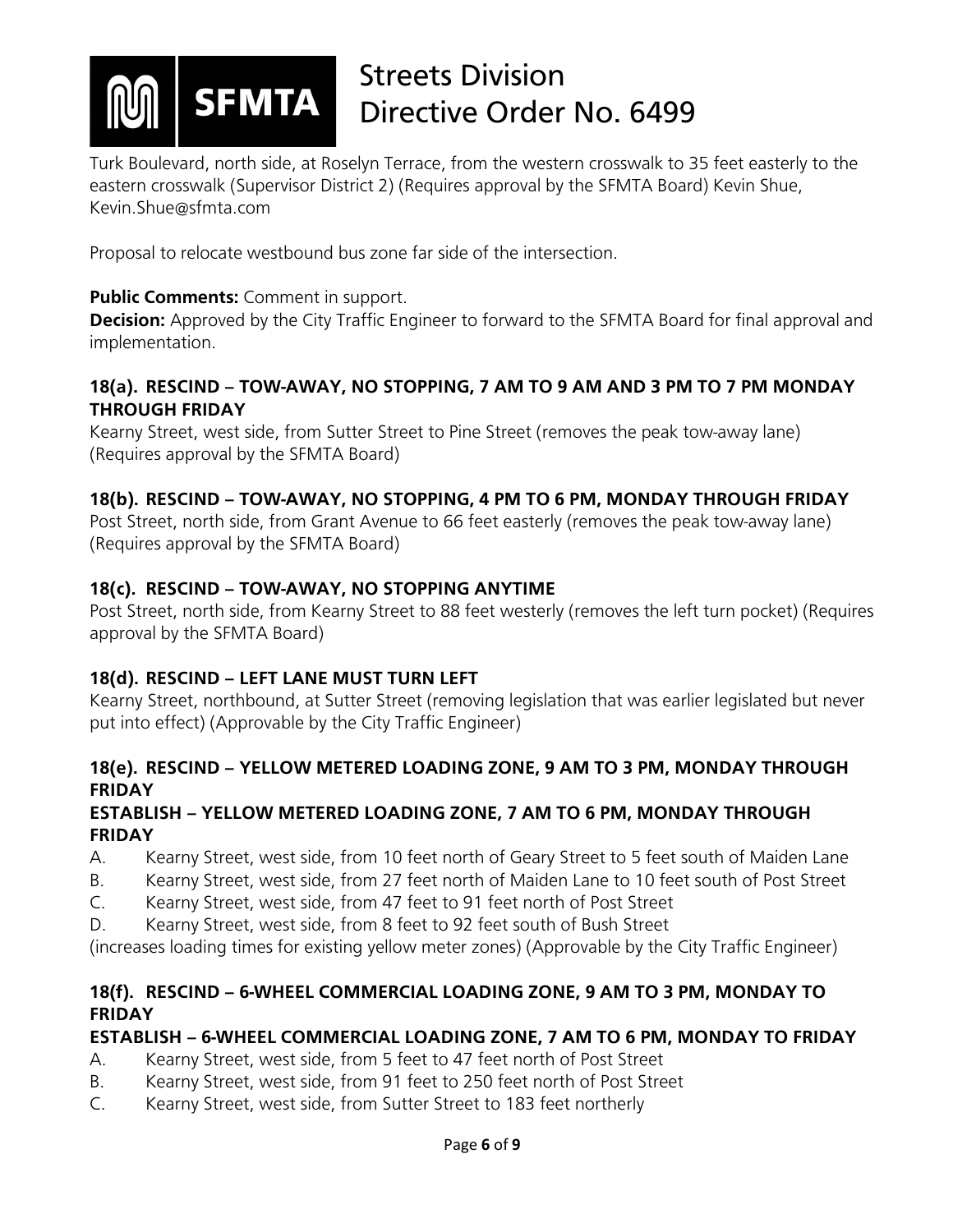

**SFMTA** 

# Streets Division Directive Order No. 6499

D. Kearny Street, west side, from 12 feet north of Bush Street to 19 feet south of Pine Street (increases loading times for existing 6-wheel commercial loading zones) (Approvable by the City Traffic Engineer)

## **18(g). ESTABLISH – YELLOW METERED LOADING ZONE, 7 AM TO 6 PM, MONDAY THROUGH SATURDAY**

Post Street, north side, from 44 feet to 66 feet east of Robert Kirk Lane Post Street, north side, from 114 feet to 200 feet east of Grant Avenue (increases loading times for existing yellow meter zones) (Approvable by the City Traffic Engineer)

## **18(h). ESTABLISH – 6-WHEEL COMMERCIAL LOADING ZONE, 7 AM TO 6 PM MONDAY THROUGH SATURDAY**

Post Street, north side, from 10 feet to 114 feet east of Grant Avenue Post Street, north side, from Robert Kirk Lane to 44 feet easterly (increases loading times for existing 6-wheel commercial loading zones) (Approvable by the City Traffic Engineer)

## **18(i). ESTABLISH – RED ZONE**

Post Street, north side, from Kearny Street to 22 feet westerly (intended for daylighting and fire hydrant) (Supervisor District 3) (Approvable by the City Traffic Engineer) Edgar Orozco, edgar.orozco@sfmta.com

This proposal eliminates the dual left turns on Post Street at Kearny Street and Kearny Street at Pine Street by removing the peak TOW-AWAY lanes and turn pocket to address pedestrian safety and to increase commercial loading times to help mitigate double parking.

**Public Comments:** Suggestion to monitor future commercial usage and adjust as needed. **Decision:** Items 18(e) and 18(f) withdrawn to amend days of operation. Items 18(d), 18(q), 18(h) and 18(i) approved by the City Traffic Engineer for implementation. Items 18(a), 18(b) and 18(c) approved by the City Traffic Engineer to forward to the SFMTA Board for final approval and implementation.

## **19. RESCIND – GREEN METERED PARKING**

## **ESTABLISH – NO PARKING ANYTIME EXCEPT BICYCLES (BIKE CORRAL)**

Austin Street, south side, from 26 feet to 48 feet east of Van Ness Avenue (Supervisor District #3) (Approvable by the City Traffic Engineer) John Garzee, john.garzee@sfmta.com

This proposal would replace an existing green metered space with a 7-rack bike corral.

## **Public Comments:** No comments.

**Decision:** Approved by the City Traffic Engineer for implementation. **#**

## **20(a). ESTABLISH - RIGHT TURN ONLY EXCEPT BICYCLES AND EMERGENCY VEHICLES**

Shotwell Street, northbound and southbound at 25th Street (Approvable by the City Traffic Engineer)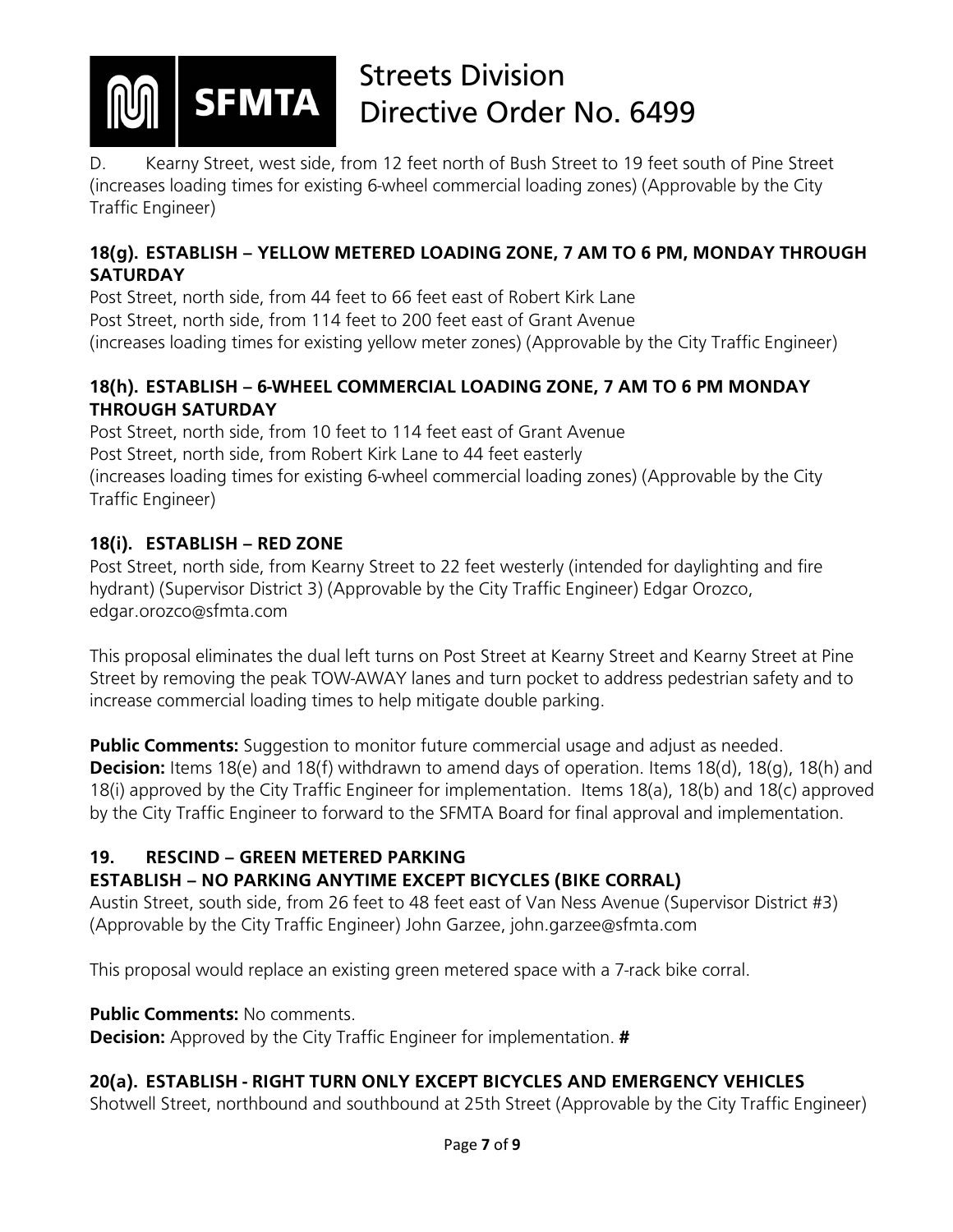

### **20(b). ESTABLISH - NO LEFT TURN EXCEPT BICYCLES AND EMERGENCY VEHICLES**

25th Street, eastbound and westbound at Shotwell Street (Supervisor District 9) (Approvable by the City Traffic Engineer) Ellen Robinson, ellen.robinson@SFMTA.com

Relocates the median diversion (striping, flexible delineators and signs) on the Shotwell Slow Street from the 24th Street intersection to 25th Street.

**Public Comments:** Comment in opposition based on current observations of U-turn maneuvers at 24<sup>th</sup> Street. Concerns raised about diverted Shotwell traffic added to 26<sup>th</sup> Street which already carries spillover traffic from Cesar Chavez.

**Decision:** Approved by the City Traffic Engineer for implementation. **#**

#### **GENERAL COMMENTS:**

- Link on website's calendar page not working.
- Firefox (and other browsers) not fully compatible with Teams.
- Suggestion to subsidize Residential Permit Parking permits for Below-Market-Rate housing units.
- Suggestion to add dates to photos used in project files.
- Suggestion to add the project name after the case number for items with separate environmental clearances.

*Whether or not the City Traffic Engineer's decision is considered a Final SFMTA Decision is determined by Division II, Section 203 of the Transportation Code. If the City Traffic Engineer approves a parking or traffic modification, it is considered a Final SFMTA Decision. If the City Traffic Engineer disapproves or declines a parking or traffic modification, a member of the public must request additional review by the SFMTA of that decision which shall be conducted pursuant to Division II, Section 203 of the Transportation Code before the decision becomes a Final SFMTA Decision. Final SFMTA Decisions, whether made by the City Traffic Engineer or the SFMTA Board, can be reviewed by the Board of Supervisors pursuant to [Ordinance 127-18.](https://sfbos.org/sites/default/files/o0127-18.pdf) Decisions reviewable by the Board of Supervisors are denoted with a pound (#). Information about the review process can be found at: [https://sfbos.org/sites/default/files/SFMTA\\_Action\\_Review\\_Info\\_Sheet.pdf.](https://sfbos.org/sites/default/files/SFMTA_Action_Review_Info_Sheet.pdf)*  For questions about any of these items, please contact: [sustainable.streets@sfmta.com](mailto:sustainable.streets@sfmta.com) and reference this order number.

**● 311 (Outside SF 415.701.2311; TTY 415.701.2323) Free language assistance / 免費語言協助 /** Ayuda gratis con el idioma / Бесплатная помощь переводчиков / Trợ giúp Thông dịch Miễn phí / Assistance linguistique gratuite / 無料の言語支援 / 무료 언어 지원 / Libreng tulong para sa wikang <code>Filipino</code> / การช่วยเหลือทางด้านภาษาโดยไม่เสียค่าใช้จ่าย / خط المساعدة المجاني على الرقم